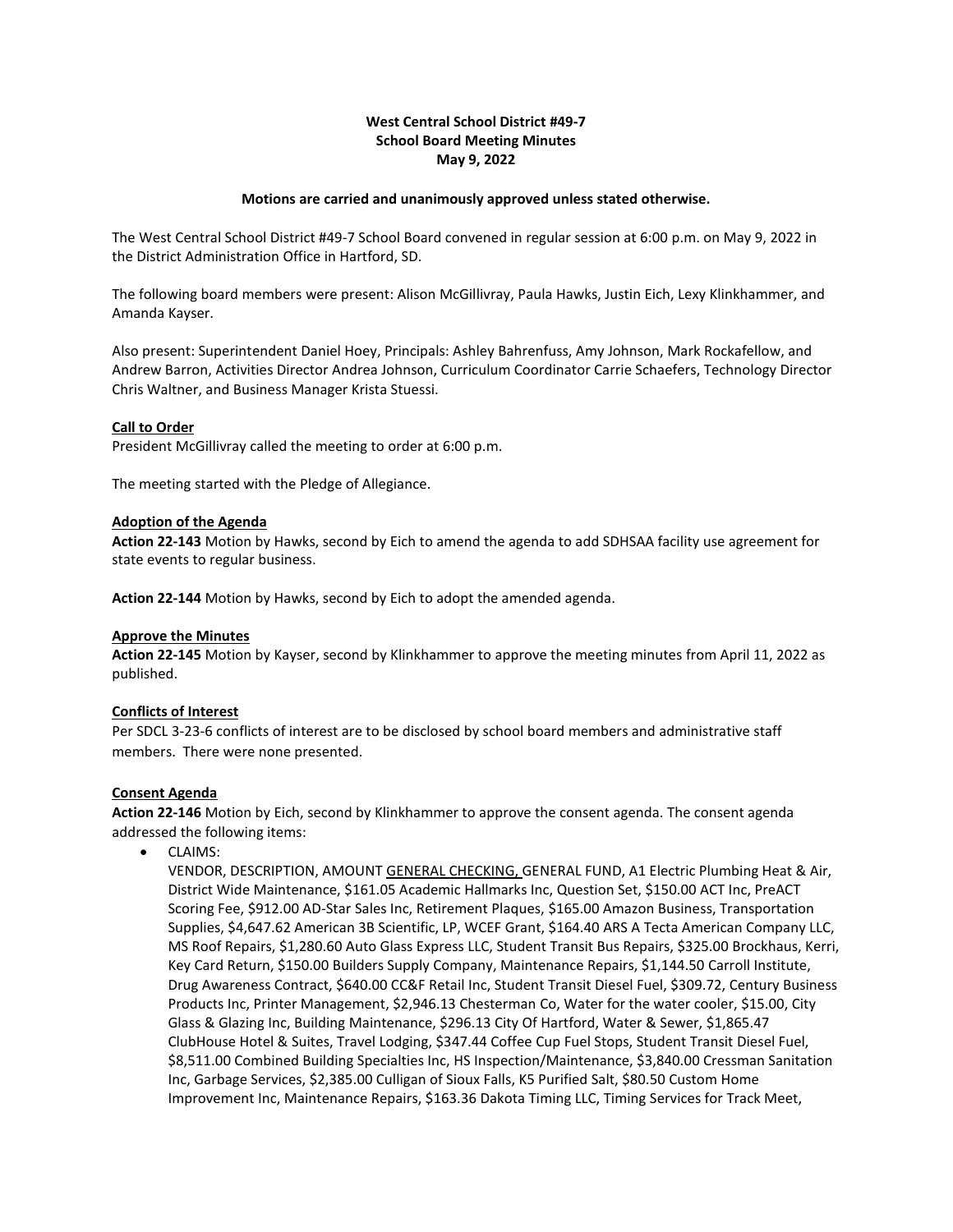\$1,115.00 Dust-Tex Service Inc, Cleaning Service Custodial Supplies, \$358.25 Engraver's Edge, Spring Band Awards, \$18.00 Fastenal Company, HS Maintenance Supplies, \$15.37 Gacke, Nancy, Payment for Piano Accompaniment, \$200.00 Gillespie Small Engine, Grounds Repair, \$141.64 Golden West Telecommunications, Communication Expense, \$1,599.31 Grocott Ink & Thread, District Transportation Uniforms, \$86.00 Haines, Randi, Key Card Refund, \$50.00 Hartford Ace Hardware, Ground Supplies, \$244.91 Hartford Building Center, HS Supplies, \$192.37 Hauff Mid-America Sports Inc, Track Supplies, \$251.00 Heartland Natural Gas LLC, Natural Gas HS/MS, \$4,077.97 High Plains Technology Inc, Managed services for switching & wifi, \$210.00 High Point Networks LLC, Phone Line Service Call, \$95.00 Hillyard Inc, Custodial Supplies, \$174.27 Ingalls Homestead, INC., 4th Grade Field Trip, \$582.00 Innovative Office Solutions LLC, HAEL Supplies, \$1,145.08 Interstate All Battery Center, MS Electronic Repair, \$240.00 J.W. Pepper & Son Inc, Contest scores for judges, \$297.99 Jaspers, Rebecca, Mileage Reimbursement, \$107.52 JD'S House of Trophies, Year's of Service Pins, \$79.00 Johnson, Andrea, Reimbursement, \$80.39 Jones School Supply Company Inc, Engraved Plates, \$14.50 Jostens Inc, Diploma, \$959.90 KCB Companies, LLC, Window Vinyl, \$302.00 MacDoctors, HS Electronic Device Repair/Supplies, \$584.00 McCrossan Boys Ranch, April 2022 Tuition, \$429.59 Menards Inc, District Supplies, \$184.05 MidAmerican Energy Company, Gas Usage Charges, \$1,238.23 Midwest Bus Parts Inc, Student Transit Repair Supplies, \$731.24 Napa Auto Parts Of Hartford, Pupil Transit Repair Maintenance, \$125.81 NELSON, DANA, Supplies for Early Bird Track Meet, \$54.00 Nester, Ellen, Extra Supplies, \$29.73 New Century Press Inc, Retirement Open House, \$352.00 Northwest Evaluation Association, Map Growth K-12 & Rdg Fluency, \$18,190.00 Popplers Music, Pops Concert Music, \$331.57 REGISTER, WILLIAM, Marching Band Show Music, \$1,000.00 Sanford Health Occcupational Medicine Clinic, Drug Test/DOT Exam, \$129.00 Schaefers, Carrie, Mileage Reimbursement, \$36.54, Scherling Photography, Soft Cover Elem/MS Yearbooks, \$6,400.80 Sichmeller, Annette, Reimbursement, \$9.50, Sioux Valley Energy, Electric Bill, \$19,506.00 SOUTHEASTERN BEHAVIORAL HEALTHCARE, Counseling 04/2022, \$1,025.00 Steve Weiss Music Inc, Solos/Ensembles, \$150.14 Sweetwater Sound, Live Stream Microphone, \$149.00, Tammen Auto & Tire Inc, Student Transit Vehicle Maintenance, \$568.24 Tangible Play, Inc, Osmo Genius Mini Classroom Sets (4), \$2,596.00 Taylor Music Inc, Percussion Supplies, \$1,531.00 Valley Central Cooperative, Grounds Supplies, \$1,116.00 Verizon Wireless, Cellular Expenses, \$312.36 West Central Athletic Boosters Club, Concession Sales, \$702.00 West Central Food Services, Donuts for Dear ones, \$645.90 GENERAL FUND, \$101,265.09 CAPITAL OUTLAY FUND, Associated Consulting Engineering Inc, K5 Replace AHU/Lighting/Add HVAC, \$13,244.80 Barnes & Noble Booksellers Inc, HS Library Books, \$24.49 Grocott Ink & Thread, MS Track Uniform Shirts, \$307.50 Hartford Building Center, HS Soccer Concessions Supplies, \$963.50 Hillyard Inc, Vacuum Cleaner, \$713.72 KOCH HAZARD ARCHITECTS, Building Improvements, \$1,395.90 Krier & Blain, Inc, Heating AC & Plumbing, HAEL Boiler Replacement, \$6,000.00 McGraw- Hill Education Inc, AP LANG & COMP BOOK FOR CURR ADOPTION, \$4,179.36 Taylor Music Inc, Instruments, \$1,299.00 Wells Fargo Vendor Financial Services LLC, Technology Lease 5 Copiers, \$1,750.84 CAPITAL OUTLAY FUND, \$29,879.11 SPECIAL EDUCATION FUND, ABAeCARE, LLC, Therapy Services, \$6,670.52 Amazon Business, Yellow Car Seat Belt & Booster Seat, \$119.88 Century Business Products Inc, Printer Management, \$13.99 Children's Home Society of South Dakota, Sped Services, \$15,330.92 Dakota Recognition Inc, Cap and gown for a student, \$60.00 Ellwein, Tracee, Physical Therapy Mileage, \$1,928.15 Golden West Telecommunications, Communication Expense, \$167.06 Lifescape, Tuition/Therapy Services, \$26,383.00 SD Dept Of Human Services, Case Management Invoice Supplement, \$2,428.95 Southeast Area Cooperative, Medicaid Billing, \$1,644.24 Parent, Mileage Reimbursement, \$223.44 Volunteers Of America - Dakotas, Case Management Invoice Supplement, \$867.30 Wheelchair Express Sioux Falls, Student Transit Carrier, \$2,020.00 Parent, Mileage Reimbursement, \$167.58 Wooters, Julie, Occupational Therapy Services, \$5,356.00 SPECIAL EDUCATION FUND, \$63,381.03 FOOD SERVICE FUND, Cash- Wa Distributing, FS District Food Supplies, \$7,814.87 Century Business Products Inc, Printer Management, \$7.63 Dacotah Paper Co, FS Disposable Paper Products, \$228.62 East Side Jersey Dairy Inc, FS District Purchases, \$6,198.81 Golden West Telecommunications, Communication Expense, \$167.06 Grocott Ink & Thread, FS Uniforms, \$75.00 Hobart Sales & Service, FS HS Hobart Dishwasher Repair, \$937.68 Pan-O-Gold Baking Co, FS District Purchases, \$776.36 Reinhart Foodservice LLC, FS District Purchases, \$25,919.54 Sioux Falls Rubber Stamp, Name Plate, \$22.80 Sunshine Foods, District Wide Food Supplies, \$695.50, Wittrock, Victoria, Mileage Reimbursement, \$241.92 FOOD SERVICE FUND, \$43,085.79 COMMUNITY EDUCATION /SERVICES, West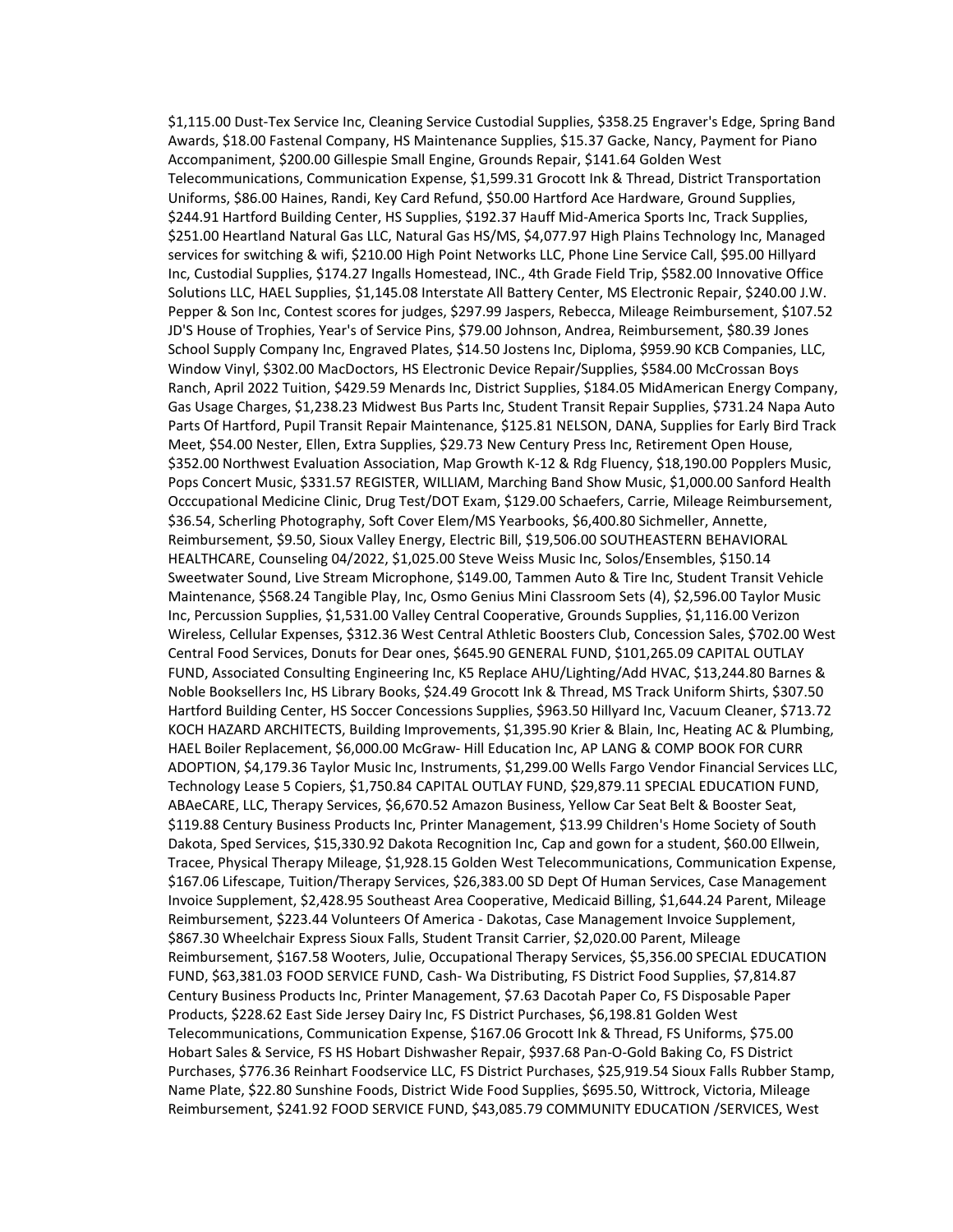Central Food Services, Dance Recital, \$143.50 COMMUNITY EDUCATION/SERVICES, \$143.50 GENERAL CHECKING TOTAL: \$237,754.52 IMPREST CHECKING, GENERAL FUND, Chesterman Co, Coke Pickup 4/4, \$197.03 Core-Mark Midcontinent Inc, Farner Order 4/1, \$280.29 DCI, Finger Printing/Background Check, \$129.75 Great Western Bank, Hartford Bucks, \$50.00 Healthequity Inc, Monthly Participation Fees - 04/2022, \$110.70 LUKENS, JEFFREY, Track Official, \$188.44 NELSON, DANA, Track Offical, \$162.84 REGION II MUSIC, Large Group Contest Entry (Band/Chorus), \$150.00 South Dakota Hosa, HOSA state registration, \$1,410.00 Stuessi, Krista, Meal Reimbursement, \$48.00 GENERAL FUND, , \$2,727.05 IMPREST CHECKING TOTAL: \$2,727.05 PREPAIDS, GENERAL FUND, Chicago Children's Choir, Choir Credit, -\$24.72 Dollar General, Student Incentives, \$81.55 Get 'N' Go CONVENIENCE STORES, Transportation Gas, \$62.33 Hyatt Regency McCormick Place, 2022 ASCD Annual Conference, \$252.39 Little Ceasars, Band Meal Allowance, \$60.74 MHSOFTWARE, District Website Calendar, \$397.80 Nexstar Broadcasting Inc, Advertising, \$249.00 RevTrak Inc, Monthly Fees, \$56.70 Sam's Direct Club, HS Quiz Bowl Food, \$310.49 SnapLock Industries Inc, K2 Floor Refinishing, \$314.31 Sunshine Foods, Transportation Supplies, \$120.27 Teachers Pay Teachers, Digital Math Escape Room, \$36.01 Unknown, Delinquent Credit, -\$34.62, Wex Bank, Student Transit Fuel, \$1,747.17 Wix.com, Monthly Fee, \$10.43 GENERAL FUND, \$3,639.85 SPECIAL EDUCATION FUND, NCS Pearson Inc, Record Forms, \$115.00 Teachers Pay Teachers, EL Workshop, \$33.55 Wex Bank, Student Transit Fuel, \$269.60 SPECIAL EDUCATION FUND, \$418.15 FOOD SERVICE FUND, EMPIRE HY-VEE, FS Food Supplies, \$89.01 Hy-Vee Accounts Receivable, FS Food Supplies, \$60.45 FOOD SERVICE FUND, \$149.46 PREPAIDS TOTAL: \$4,207.46 TOTAL ALL CLAIMS: \$244,689.03.

• FINANCIAL REPORT – APRIL 2022:

General Fund, Beginning Balance, \$4,004,862.65, Receipts, Local Sources, \$157,946.74, Intermediate Sources, \$3,073.15, State Sources, \$465,398.76, Disbursements, Claims, -\$100,033.21, Payroll, - \$711,195.06, Other Adjustments, -\$275.00, Ending Balance, \$3,819,778.03, Capital Outlay Fund, Beginning Balance, \$1,118,741.66, Receipts, Local Sources, \$121,669.73, Disbursements, Claims, - \$195,164.08, Ending Balance, \$1,045,247.31, Special Education Fund, Beginning Balance, \$160,481.33, Receipts, Local Sources, \$79,701.41, State Sources, \$39,555.00, Disbursements, Claims, -\$58,097.92, Payroll, -\$139,468.51, Ending Balance, \$82,171.31, Debt Service Fund, Beginning Balance, \$150,287.38, Receipts, Local Sources, \$35,739.38, Disbursements, Ending Balance, \$186,026.76, Food Service Fund, Beginning Balance, \$565,041.37, Receipts, Local Sources, \$10,644.48, Federal Sources, \$158,187.74, Disbursements, Claims, -\$49,326.67, Payroll, -\$39,890.71, Ending Balance, \$644,656.21, KARE Program Fund, Beginning and Ending Balance, \$170,634.53, Custodial Fund, Beginning Balance, \$161,334.98, Receipts, Local Sources, \$6,850.37, Disbursements, Claims, -\$10,159.97, Ending Balance, \$158,025.38, Community Education Fund, Beginning Balance, \$1,887.30, Receipts, Local Sources, \$22,715.73, Disbursements, Claims, -\$3,279.36, Payroll, -\$1,665.85, Other Adjustments, \$275.00, Ending Balance, \$19,932.82, Total, Beginning Balance, \$6,333,271.20, Receipts, Local Sources, \$435,267.84, Intermediate Sources, \$3,073.15, State Sources, \$504,953.76, Federal Sources, \$158,187.74, Disbursements, Claims, - \$416,061.21, Payroll, -\$892,220.13, Ending Balance, \$6,126,472.35.

• PERSONNEL ACTIONS:

New Work Agreements: Tricia Smith, Part-Time Technical Support Specialist, \$26.15/hour; Kasey Kulla, Fiscal Administrative Assistant, \$21.00/hour. Summer Work Agreements: Meredith DeCou, Summer Painter, \$14.50/hour; Jody Driscoll, Administrative Assistant, \$20.03/hour. Resignations: Ben Olson, Middle School Assistant Track Coach, End of School Year - Pending Suitable Replacement; Theodore Holmstrom, Middle School Social Studies Teacher, Effective End of School Year; Theodore Holmstrom, Assistant Football Coach, Effective End of School Year; Theodore Holmstrom, Assistant Boys Basketball Coach, Effective End of School Year; Matthew Evans, Assistant Soccer Coach, Effective End of School Year; Angela Lukes, Educational Assistant, Effective End of School Year; Elizabeth VanderGrift, Food Service General Worker, Effective 5/6/2022; Kaci Thomas, Early Childhood Special Education Teacher, Effective End of School Year; Steffani Burwitz, High School Science Teacher, Effective End of School Year; Steffani Burwitz, High School Quiz Bowl Advisor, Effective End of School Year; Alicia Olson, Fiscal Administrative Assistant, Effective 5/13/2022; Margaret Ely, Van Driver, Effective 5/6/2022. Retirement: Lois Thompson, Administrative Assistant, Effective 6/3/2022. New Contract: Brandy Hernandez, Dean of Students, \$72,000. 2022-2023 Updated Contracts: Zane Jira, Technology Teacher, \$23,508; Zane Jira, Assistant Boys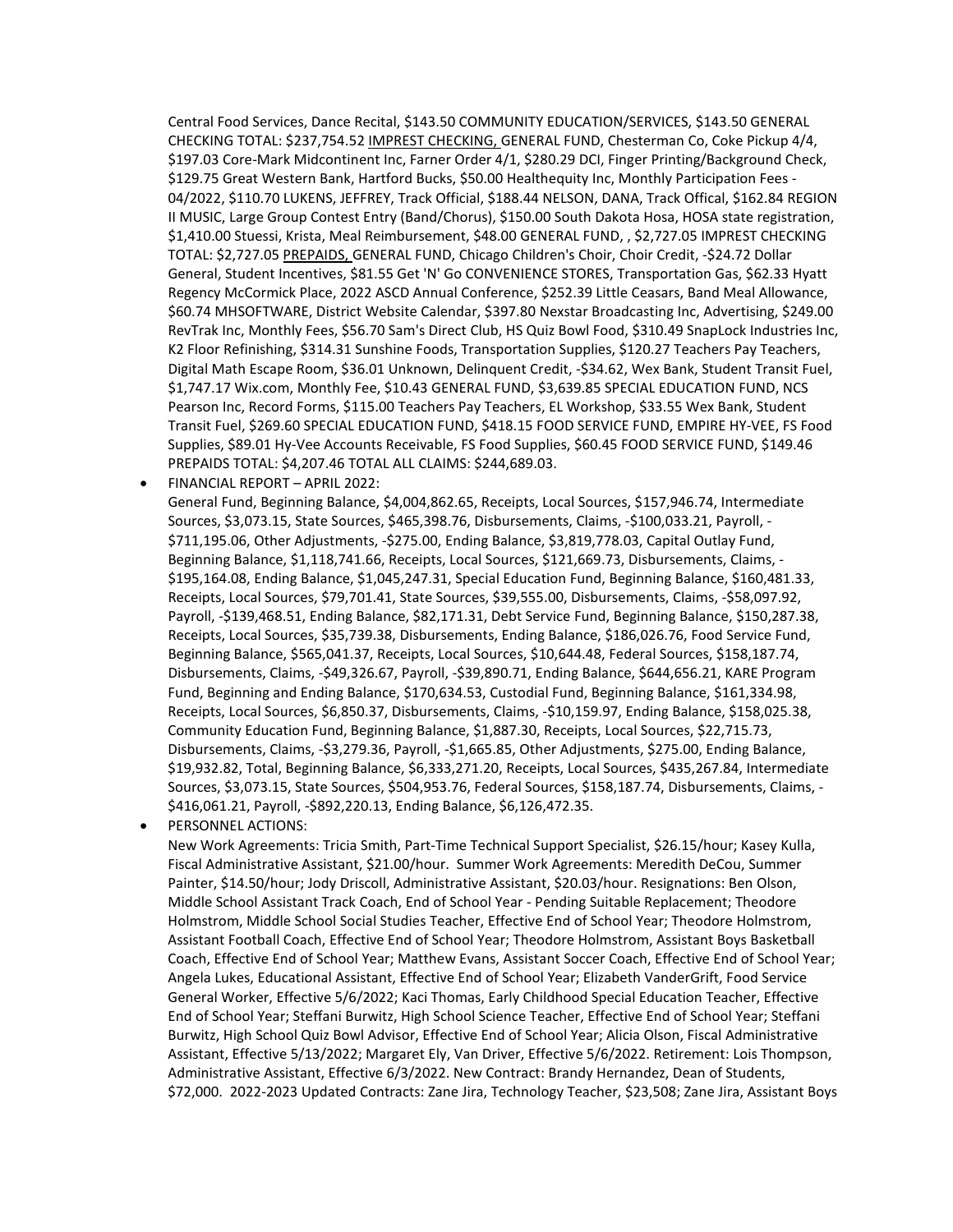Basketball Coach, \$2,960; Breanna Welch, Art Teacher, \$50,500; Nicole Roth, Special Education Teacher, \$47,000; Stacy Van Overbeke, Special Education Teacher, \$45,500; 2022-2023 Returning Contracts: Greg Anderson, Grade 4 Teacher, \$54,027; Greg Anderson, Head Soccer Coach, \$3,600; Madison Anderson, Middle School Reading/Language Arts Teacher, \$48,600; Madison Anderson, Middle School Drama, \$1,600; Emily Badura, Grade 5 Teacher, \$46,000; Emily Badura, 7th Grade Volleyball Coach, \$1,875; Derek Bahrenfuss, Grade 5 Teacher, \$49,482; Joy Berg, Academic Interventionist for the 2022-2023 School Year, \$52,500; JoAnne Bohl, High School Social Science Teacher, \$62,268; JoAnne Bohl, National Honor Society Advisor, \$900; Kyndra Brockmueller, Grade 1 Teacher, \$50,634; Kelsi Buckmiller, Elementary School Counselor, \$51,163; Kelsi Buckmiller, Head Volleyball Coach, \$4,680; Emily Bunkers, Grade 1 Teacher, \$49,482; Joe Caffrey, Middle School Science Teacher, \$59,706; Joe Caffrey, Head Girls Basketball Coach, \$5,400; Joe Caffrey, Head Cross Country Coach, \$3,600; Jordyn Christensen, Grade 3 Teacher, \$49,420; Jordyn Christensen, 8th Grade Volleyball Coach, \$2,460; Lori Cole, Kindergarten Teacher, \$62,750; Amber Eberhard, Grade 1 Teacher, \$58,143; Matt Evans, Middle School Math/Social Studies Teacher, \$52,987; Matt Evans, Head Boys Soccer Coach, \$3,552; Danny Eye, Instrumental Music Teacher, \$59,860; Danny Eye, Stage Band, Pep Band, and Program Events, \$3,996; Danny Eye, High School Musical Assistant at .50 Time, \$777; Danny Eye, Middle School Band Activities at .83 Time, \$1,106; Kimberly Fedeler, Special Education Teacher, \$49,482; Josh Freier, High School Language Arts Teacher, \$50,322; Josh Freier, High School Fall Play Director, \$2,100; Josh Freier, High School Musical Director, \$2,940; Holly Garry, Academic Interventionist at .50 Time for the 2022-2023 School Year, \$28,757; Anne Gaspar, Middle School Reading/Language Arts Teacher, \$55,442; Angie Graff, Grade 3 Teacher, \$50,004; Laurie Gratz, Vocal Music Teacher, \$50,948; Laurie Gratz, Swing Choir, \$1,278; Laurie Gratz, All-State Chorus, \$1,278; Laurie Gratz, High School Musical Assistant at .50 Time, \$746; Alesha Gregg, Academic Interventionist, \$52,700; Rachel Haag, Kindergarten Teacher, \$49,420; Rachael Hakl, Kindergarten Teacher, \$48,600; Amy Halling, Grade 4 Teacher, \$47,063; Nicole Harmon, Middle School Math/Social Studies Teacher, \$50,322; Nicole Harmon, Middle School Quiz Bowl Advisor, \$1,260; Nicole Harmon, High School Quiz Bowl Advisor, \$1,260; Rebecca Harr, Grade 4 Teacher, \$46,000;, Shelby Harris, Grade 4 Teacher, \$51,163; Tova Hartle, School Counselor, \$52,700; Miranda Henglefelt, Middle School Social Studies/Language Arts Teacher, \$46,550; Chris Hernandez, High School Social Studies Teacher, \$53,000; Chris Hernandez, Head Football Coach, \$5,040; Pam Holloway, Grade 1 Teacher, \$55,749; Mike Ideker, Physical Education Teacher, \$56,072; Mike Ideker, Head Wrestling Coach at .50 FTE, \$2,700; Mike Ideker, Middle School Wrestling Coach at .50 FTE, \$1,350; Mike Ideker, Assistant Track Coach, \$3,600; Rebecca Jaspers, Middle School Teacher at .25 Time, \$13,944; Rebecca Jaspers, English Language Program Teacher at .50 Time, \$27,888; Scott Johnson, High School Alternative Classroom Teacher, \$50,635; Scott Johnson, Residential Alternative Setting Stipend, \$1,000;, Scott Johnson, 8th Grade Boys Basketball Coach, \$2,538; Scott Johnson, 8th Grade Girls Basketball Coach, \$2,538; Scott Johnson, Assistant Track Coach, \$3,384; Ashleigh Johnson-Pfaff, Grade 2 Teacher, \$56,698; Paul Jongeling, Technology Integrationist at .50 Time/Technology Assistant at .50 Time, \$56,800; McKayla Kerkaert, School Counselor, \$50,137; McKayla Kerkaert, Extended Contract for 5 Days, \$1,393; James Kiley, High School Alternative Classroom Teacher, \$56,646; James Kiley, Residential Alternative Setting Stipend, \$1,000; James Kiley, MS Assistant Boys Basketball Coach, \$2,250; Patrick Kleinjan, High School Alternative Classroom Teacher, \$50,004; Patrick Kleinjan, Assistant Football Coach, \$3,320; Jennifer Klinkel, Special Education Teacher, \$59,480; Jaime Kommes, Grade 5 Teacher, \$47,575; Dylan Kor, Special Education Teacher, \$48,300; Anthony Lanham, High School Math Teacher, \$54,396; Anthony Lanham, Assistant Girls Basketball Coach, \$3,600; Anthony Lanham, Head Girls Golf Coach, \$3,600; Dylan Ljunggren, High School/Middle School Business Teacher, \$50,500; Dylan Ljunggren, 8th Grade Football Coach, \$2,310; Dylan Ljunggren, MS Head Boys Track Coach/HS Assistant Track Coach, \$3,080; Austin Lopour, Middle School Science/Social Studies Teacher, \$48,088; Austin Lopour, Assistant Football Coach, \$3,160; Austin Lopour, 7th Grade Boys Basketball Coach, \$1,975; Amy Lupkes, School Counselor, \$59,675; Amy Lupkes, Extended Contract for 10 Days, \$3,315; Makenna Macdonald, Grade 1 Teacher, \$47,000; Makenna Macdonald, 9th Grade Volleyball Coach, \$2,310; Barry Matthies, Physical Education/Health Teacher, \$58,584; Barry Matthies, Assistant Football Coach, \$3,600; Samantha Meirose, Music Teacher, \$52,355; Samantha Meirose, Middle School Band Activities at .17 Time, \$223; Samantha Meirose, Marching Band or Jazz Band, \$876; Crisse Meisenhelder, Kindergarten Teacher, \$56,700; Janel Merkwan, High School Math Teacher, \$52,618; Janel Merkwan, Head Girls Track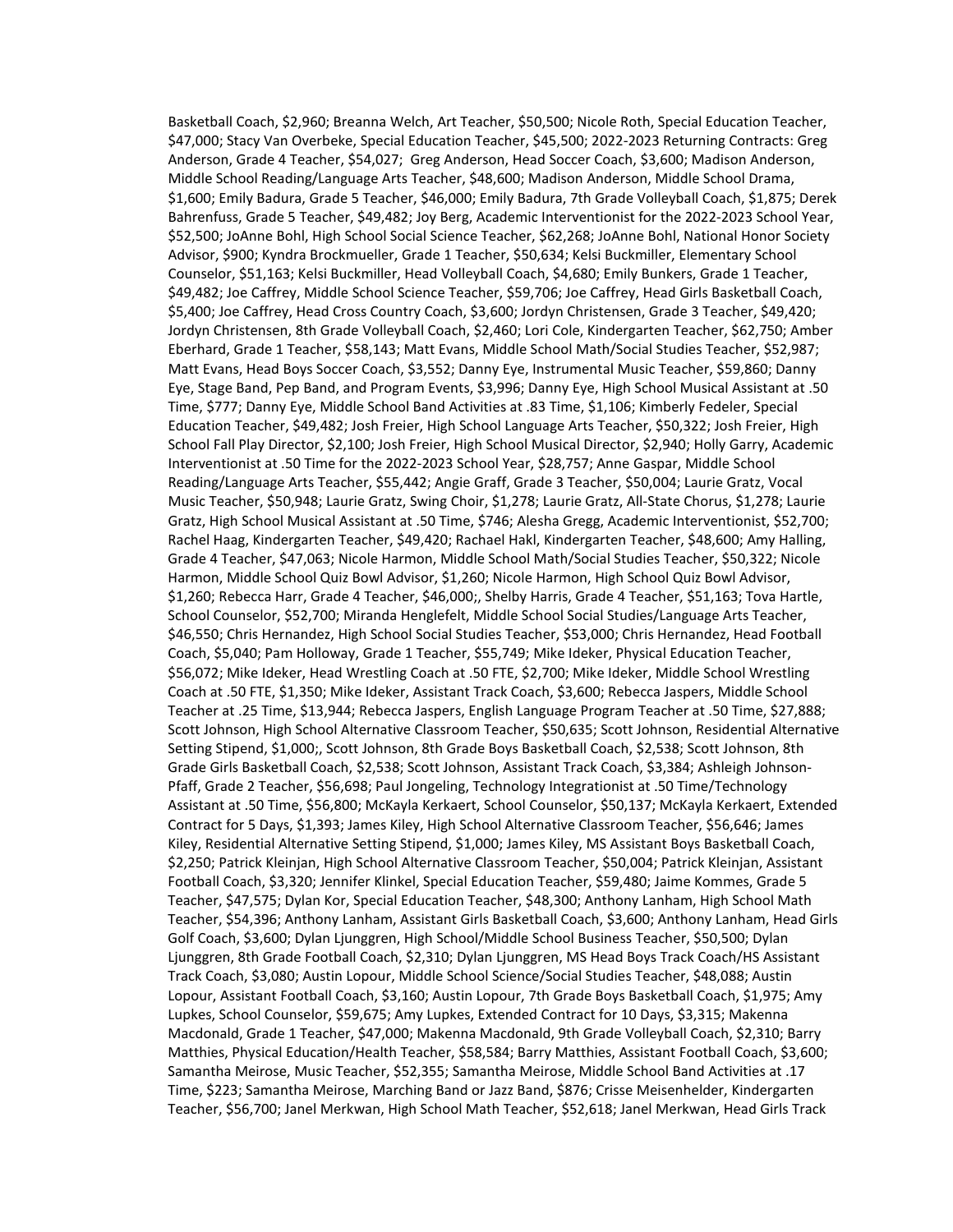Coach, \$5,184; Jill Michaelson, Special Education Teacher, \$49,500; Keith Moe, Grade 5 Teacher, \$47,500; Delaine Nelson, High School English Teacher, \$48,900; Delaine Nelson, Cheer Coach at .50 Time, \$1,435; Ellen Nester, Art Teacher, \$56,503; Tyann Nieman, Speech Clinician, \$62,000; Kelsey Nincehelser, Kindergarten Teacher, \$50,635; Julie Odegaard, Academic Interventionist, \$56,851; Ben Olson, High School Alternative Classroom Teacher, \$49,482; Ben Olson, Residential Alternative Setting Stipend, \$1,000; Dani Paulson, Grade 3 Teacher, \$53,981; Ashley Payne, Special Education Teacher, \$53,141; Ashley Payne, Middle School Declam, \$1,640; Ashley Payne, Cheer Coach at .50 Time, \$1,435; Joan Peters, Grade 8 Language Arts Teacher at .50 Time, \$27,631; Brandi Petersen, Junior Kindergarten Teacher, \$51,368; Brandi Petersen, MS Assistant Volleyball Coach, \$2,100; Brandi Petersen, MS Assistant Girls Basketball Coach, \$2,100; Linda Petersen, High School Agricultural Education Teacher, \$62,371; Linda Petersen, Extended Contract for 10 Days, \$3,465; Linda Petersen, FFA Advisor, \$3,825; Jeff Peterson, High School Science Teacher, \$58,789; Jeff Peterson, HOSA Advisor, \$2,664; Jeff Peterson, MS Head Girls Track Coach/HS Assistant Track Coach, \$3,552; Katie Peterson, Grade 2 Teacher, \$52,000; Kathryn Pope, Grade 8 Language Arts/Grade 7 Social Studies Teacher, \$54,545; Jennifer Poulos, Family and Consumer Science Teacher, \$54,726; Jennifer Poulos, FCCLA Advisor, \$3,443; Jennifer Poulos, Junior Class Advisor, \$1,215; Kristie Raasch, Grade 1 Teacher, \$52,803; Charity Ragland, Grade 6 Social Studies/Reading Teacher at .50 Time, \$23,275; Kim Schmidt, High School Spanish Teacher, \$61,520; Kim Schmidt, High School Oral Interp Coach at .50 Time, \$1,350; Kim Schmidt, Educator's Rising, \$2,700; Noah Schuldt, High School English Teacher, \$46,000; Cindy Schumacher, High School Language Arts Teacher, \$56,544; Cindy Schumacher, Yearbook Advisor, \$2,700; Cindy Schumacher, High School Oral Interp Coach at .50 Time, \$1,350; Nancy Shade, Academic Interventionist, \$55,862; Jacob Sittig, High School Math Teacher, \$54,294; Jacob Sittig, Head Boys Golf Coach, \$3,384; Jacob Sittig, Head Boys Basketball Coach, \$5,076; Brenda Sosa, Art Teacher, \$55,006; Brenda Sosa, Destination Imagination Coordinator, \$1,350; Carolyn Spielmann, Grade 2 Teacher, \$66,978; Rebecca Stassi, Special Education Teacher, \$54,955; Keri Statema, Behavior Interventionist, \$55,700; Kyla Swier, Special Education Teacher, \$46,000; Kaci Thomas, Special Education Teacher for Autism Program, \$55,232; Elizabeth Thompson, Middle School Social Studies/Language Arts/Exploratory Teacher, \$46,550; Danann Tirrel, School Librarian, \$56,407; Danann Tirrel, Extended Contract for 5 Days, \$1,567; Wade Tirrel, High School Social Science Teacher, \$60,582; Heather Trefz, Middle School Math Teacher, \$53,110; Rebecca Tschetter, Special Education Teacher, \$57,922; Rebecca Tschetter, Residential Alternative Setting Stipend, \$1,000; Mackenzie Vander Woude, Grade 2 Teacher, \$47,575; Teresa Van Hyfte, Academic Interventionist at .50 Time, \$29,774; Sheri Volbrecht, Middle School Science Teacher, \$56,959; Brian Voss, Industrial Technology Teacher, \$61,715; Brian Voss, Head Track Coach, \$5,400; Ryan Walter, Physical Education/Health Teacher, \$59,147; Paige Wettern, School Psychologist, \$68,352; Jaime Whiting, Grade 3 Teacher, \$47,575; Kaley Withers, Grade 2 Teacher, \$47,063; Kaley Withers, Assistant Volleyball Coach, \$3,080; April Yocius, Music Teacher, \$48,600; Daniel Hoey, Superintendent, \$126,500; Daniel Hoey, Superintendent, \$128,500, 2023-2024; Ashley Bahrenfuss, Elementary Principal, \$82,000; Andrew Barron, High School Principal, \$95,500; Michelle Becker, Special Services Director, \$82,585; Andrea Johnson, Activities Director, \$70,063; Amy Johnson, Elementary Principal, \$82,000; Mark Rockafellow, Middle School Principal, \$86,756; Mark Rockafellow, Residential Alternative Supervision Stipend, \$4,800; Carrie Schaefers, Curriculum Coordinator, \$68,500; Krista Stuessi, Business Manager, \$89,900; Christopher Waltner, Director of Technology, \$85,833; Naomi Mehnert, Payroll and Human Resources Coordinator, \$51,675; George Sechser, Supervisor of Buildings and Grounds, \$55,284; Rick Coker, Transportation Supervisor, \$53,028; Amy Halling, Grade 4 Teacher, \$48,063. Co-Curricular Agreements: Dave Tuch, Assistant Cross Country Coach, \$2,700; Dave Tuch, Assistant Track Coach, \$3,600; Chip Carda, Assistant Wrestling Coach, \$3,160; Adam Herther, Freshman Boys Basketball Coach, \$2,310; Jamey Jenkins, Freshman Girls Basketball Coach, \$2,280.

- AGREEMENTS: Carroll Institute, project awareness service contract, effective 9/1/2022 through 5/31/2023, \$7,680. YMCA, food catering agreement for summer KARE meals, effective 5/24/2022 to 8/13/2022. Tracee Ellwein, physical therapy services, effective 7/1/2022 to 6/30/2023, \$55/hour.
- SURPLUS PROPERTY: Chairs (70) and AED.

### **Public Input**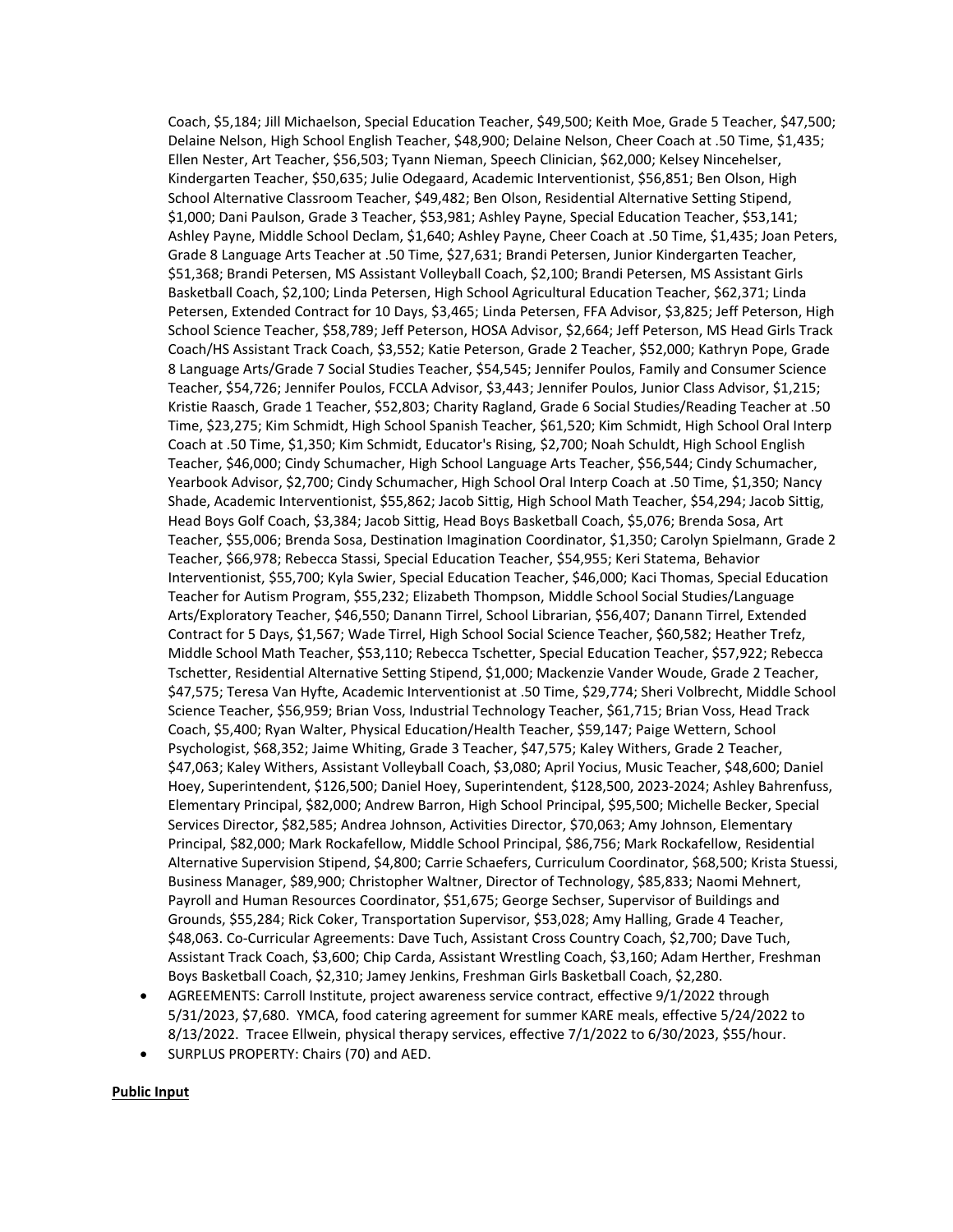None given.

## **Regular Business**

Superintendent Hoey gave an update on the Hartford Elementary addition project. The Board will hold a special board meeting on Monday, May 16<sup>th</sup> at 5:30 p.m. to approve a resolution to issue capital outlay certificates for \$9,000,000 for the project.

**Action 22-147** Motion by Klinkhammer, second by Hawks to set the activity pay stipend for softball as .08 for head varsity and .06 for varsity assistant.

**Action 22-148** Motion by Hawks, second by Klinkhammer to approve the exclusivity agreement with Chesterman Co from July 1, 2022 through June 30, 2027.

**Action 22-149** Motion by Klinkhammer, second by Kayser to vote "yes" to amendment numbers 1, 2, 3, 4, 5, and 6 and "no" to amendment number 7.

Business Manager Krista Stuessi presented the 2022-2023 Preliminary Budget.

First Reading of SPED Comprehensive Plan.

First Reading of Student Handbooks, Discipline Grids, and Code of Conduct.

Second Reading of Policy GBEB - Employee Communicable Diseases **Action 22-150** Motion by Klinkhammer, second by Kayser to approve policy GBEB - Employee Communicable Diseases with recommended changes.

Second Reading of Policy GBEB-A - AIDS Inservice Form **Action 22-151** Motion by Hawks, second by Klinkhammer to eliminate policy GBEB-A - AIDS Inservice Form.

Second Reading of Policy GBEB-R - Employee Communicable Disease Guidelines **Action 22-152** Motion by Klinkhammer, second by Hawks to approve policy GBEB-R - Employee Communicable Disease Guidelines with recommended changes.

**Action 22-153** Motion by Hawks, second by Klinkhammer to approve the agreement with the SDHSAA to host the Boys State "A" Golf Tournament on October 7-8, 2024 at the Central Valley Golf Course.

## **Reports of the Administration**

Congratulations to Danny Eye, Band Director, for receiving the 2022 Best Communities for Music Education award from the NAMM (National Association of Music Merchants) Foundation for our outstanding commitment to music education!

# **Reports of the School Board**

The board discussed the library staffing levels for 2022-2023.

### **Adjourn**

**Action 22-154** Motion by Klinkhammer, second by Eich to adjourn the meeting at 6:54 p.m.

| Approved this | day of |  |
|---------------|--------|--|
|---------------|--------|--|